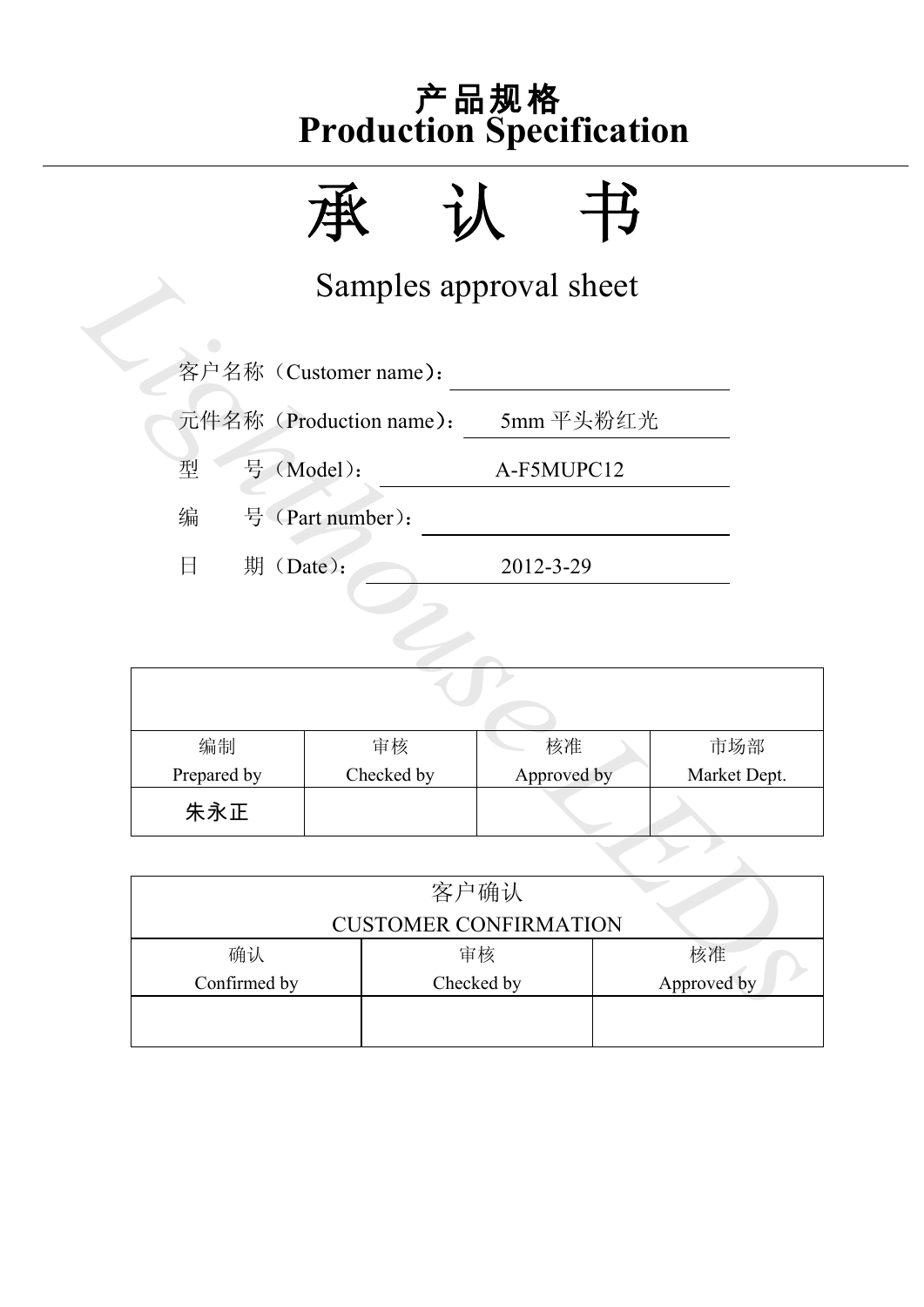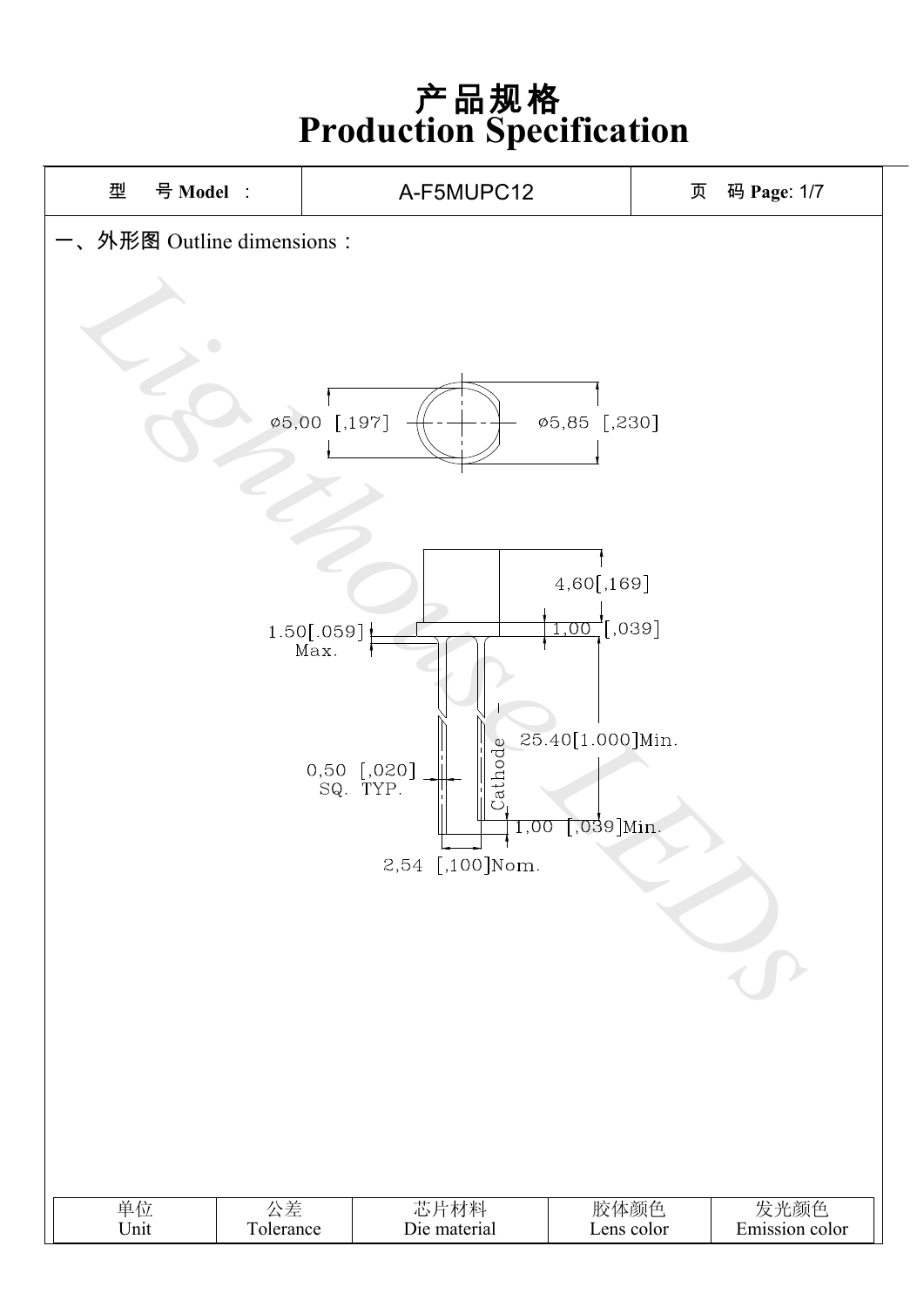| $\rm mm$       | $\pm$ 0.2mm | InGaN                                                                                                            | Water Clear | Pink        |
|----------------|-------------|------------------------------------------------------------------------------------------------------------------|-------------|-------------|
|                |             |                                                                                                                  |             |             |
|                |             |                                                                                                                  |             |             |
|                |             |                                                                                                                  |             |             |
|                |             |                                                                                                                  |             |             |
|                |             |                                                                                                                  |             |             |
|                |             |                                                                                                                  |             |             |
|                |             |                                                                                                                  |             |             |
|                |             |                                                                                                                  |             |             |
|                |             |                                                                                                                  |             |             |
|                |             |                                                                                                                  |             |             |
|                |             |                                                                                                                  |             |             |
|                |             |                                                                                                                  |             |             |
|                |             |                                                                                                                  |             |             |
|                |             |                                                                                                                  |             |             |
|                |             |                                                                                                                  |             |             |
|                |             |                                                                                                                  |             | $\bar{t}$   |
|                |             |                                                                                                                  |             |             |
|                |             |                                                                                                                  |             |             |
|                |             | ※备注: 承认书之编号和型号可用于查询, 客户如有需要, 请提供相应的编号和型号。                                                                        |             |             |
| customer need. |             | Remark: P/N & Model in samples approval sheet can be used to inquire, please provide corresponding P/N& model if |             |             |
| 型<br>号 Model : |             | A-F5MUPC12                                                                                                       | 页           | 码 Page: 2/7 |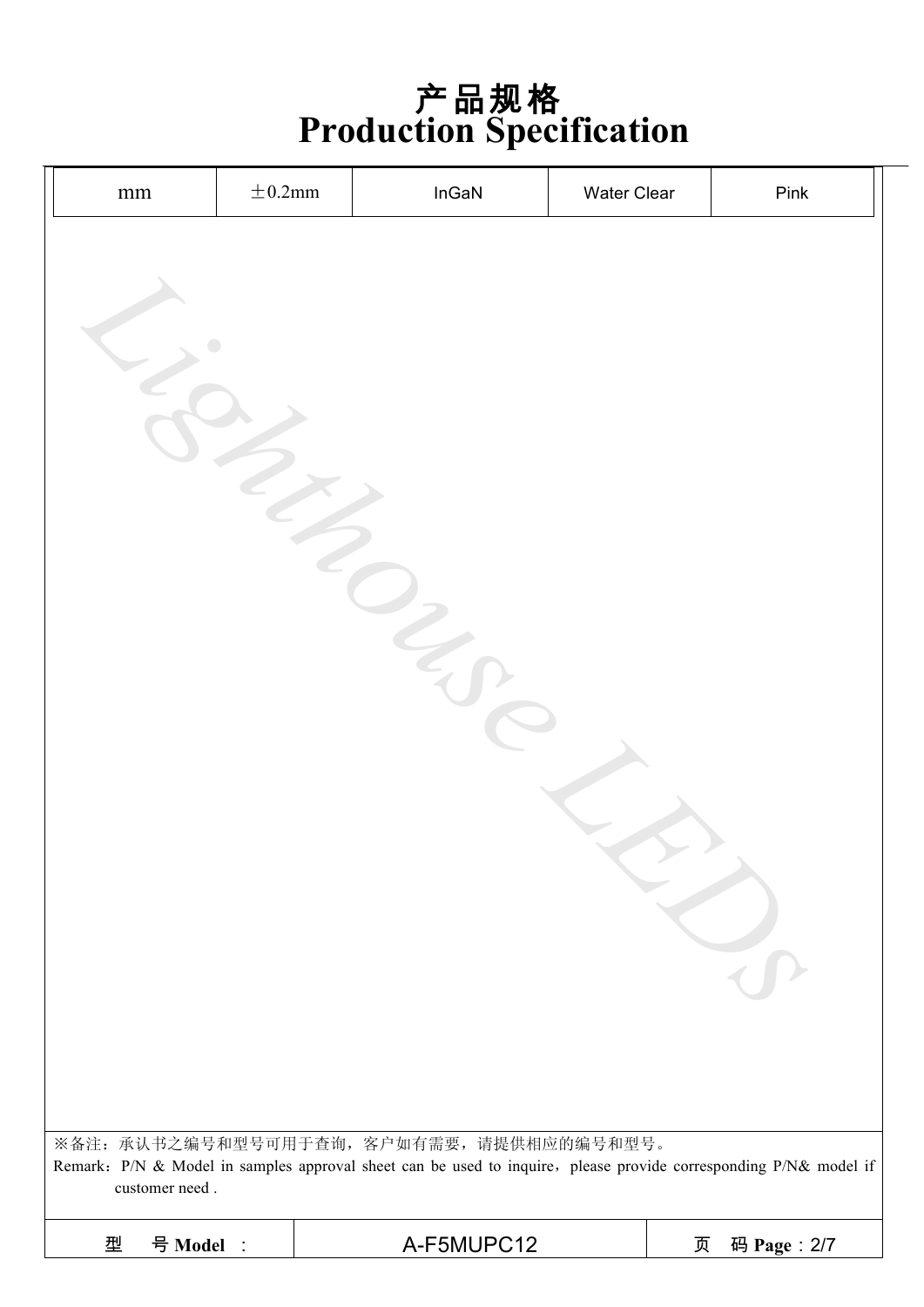#### 二、光电参数 **Photoelectricity Parameter**

(环境温度 Ambient temperature:25℃ 湿度humidity:RH60%)

| 项目                                                                                                                                        | 符号                      |                     | 测试条件<br>Test condition |      | 典型值  | 最大值                        | 单位        |
|-------------------------------------------------------------------------------------------------------------------------------------------|-------------------------|---------------------|------------------------|------|------|----------------------------|-----------|
|                                                                                                                                           |                         |                     | 最小值                    |      |      | Max                        | Unit      |
| Item                                                                                                                                      | Symbol                  |                     |                        |      | Type |                            |           |
|                                                                                                                                           |                         |                     | Min                    |      |      |                            |           |
| 正向电压<br>Forward voltage                                                                                                                   | <b>VF</b>               | $IF=20mA$           |                        | 3.0  |      | 3.4                        | V         |
| 反向电流<br>Reverse current                                                                                                                   | IR                      | $VR=5V$             |                        |      |      | 5                          | $\mu A$   |
| 发光强度<br>Luminous intensity                                                                                                                | IV                      | $IF=20mA$           |                        | 8000 |      | 9000                       | mcd       |
| 坐标                                                                                                                                        | X                       | $IF=20mA$           |                        |      | 0.33 |                            | nm        |
| Chromatically<br>Coordinates (note 4)                                                                                                     | Y                       | $IF = 20mA$         |                        |      | 0.15 |                            | nm        |
| 光谱半宽度<br>Spectrum line half width                                                                                                         | $\Delta$ $\lambda$      | $IF=20mA$           |                        |      | 110  |                            | nm        |
| :: 亮度测试公差±15%、波长测试公差±1nm、正向电压测试公差±0.05V                                                                                                   |                         |                     |                        |      |      |                            |           |
| aark. The tolerance of intensity: $\pm 15\%$ , The tolerance of wave length: $\pm 1$ nm, The tolerance of forwards voltage: $\pm 0.05$ V. |                         |                     |                        |      |      |                            | Only refe |
| above data when testing.                                                                                                                  |                         |                     |                        |      |      |                            |           |
| 极限参数 Absolute Maximum Rating                                                                                                              |                         |                     |                        |      |      |                            |           |
| 「境温度 Ambient temperature: 25℃                                                                                                             |                         | 湿度 humidity: RH60%) |                        |      |      |                            |           |
| 项<br>目                                                                                                                                    | 符号                      | 数值                  | 单位                     |      |      | 备注                         |           |
| Item                                                                                                                                      | Symbol<br>Value<br>Unit |                     | Remark                 |      |      |                            |           |
| 正向电流                                                                                                                                      |                         |                     |                        |      |      |                            |           |
| Forward Current                                                                                                                           | IF                      | 20                  | mA                     |      |      |                            |           |
| 正向峰值电流                                                                                                                                    |                         |                     |                        |      |      |                            |           |
| Peck forward current                                                                                                                      | <b>IFM</b>              | 75                  | mA                     |      |      | F=1KHZ,占空比(duty cycle)1/10 |           |
| 反向耐压                                                                                                                                      |                         |                     |                        |      |      |                            |           |
|                                                                                                                                           | <b>VRP</b>              | 15                  | V                      |      |      |                            |           |
| Reverse Voltage                                                                                                                           |                         |                     |                        |      |      |                            |           |

备注:亮度测试公差±15%、波长测试公差±1nm、正向电压测试公差±0.05V

Remark: The tolerance of intensity:±15%, The tolerance of wave length:±1nm,The tolerance of forwards voltage: ±0.05V. Only reference for above data when testing.

三、极限参数 Absolute Maximum Rating

(环境温度 Ambient temperature:25℃ 湿度 humidity:RH60%)

| 型<br>号 Model :<br>页<br>A-F5MUPC12 |             |                  | 码 Page:<br>3/7 |                                                                          |
|-----------------------------------|-------------|------------------|----------------|--------------------------------------------------------------------------|
| 焊接温度<br>Soldering temperature     | Tsol        | 320              | $^{\circ}$ C   | 波峰焊,离环氧体 3mm 处≤5S<br>Wave soldering, 3mm out of physical body, $\leq$ 5S |
| 贮藏温度<br>Storage temperature       | <b>Tstg</b> | $-35 \n  \pm 85$ | $^{\circ}$ C   |                                                                          |
| 工作环境温度 Operation<br>temperature   | Tamb        | $-25 \n  \pm 80$ | $^{\circ}$ C   |                                                                          |
| 耗散功率<br>Power Dissipation         | Pm          | 85               | mw             |                                                                          |
| 反向耐压<br>Reverse Voltage           | <b>VRP</b>  | 15               | V              |                                                                          |
| 正向峰值电流<br>Peck forward current    | <b>IFM</b>  | 75               | mA             | F=1KHZ,占空比(duty cycle)1/10                                               |
| 正向电流<br>Forward Current           | IF          | 20               | mA             |                                                                          |
| Item                              | Symbol      | Value            | Unit           | Remark                                                                   |
| 目<br>项                            | 符号          | 数值               | 单位             | 备注                                                                       |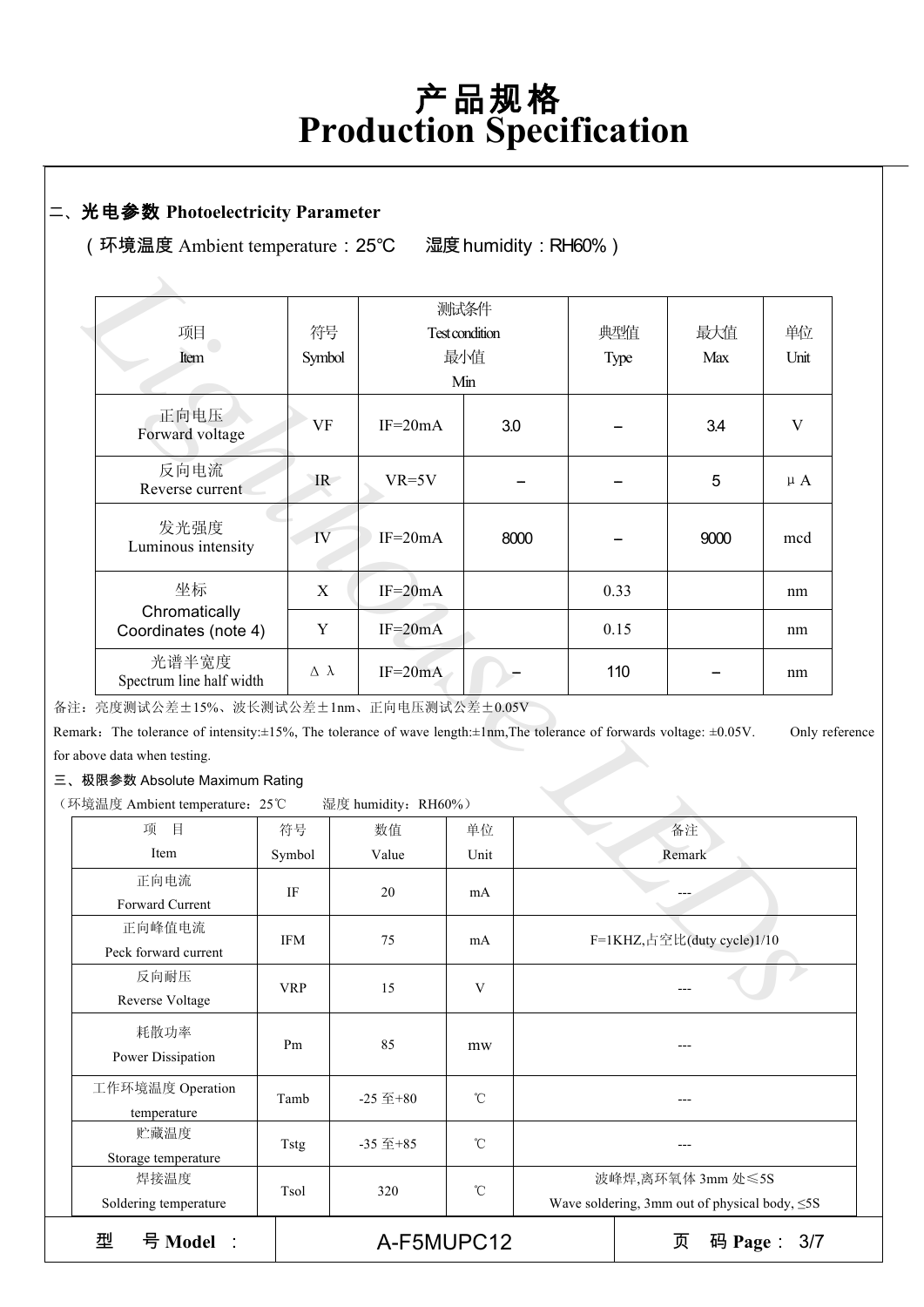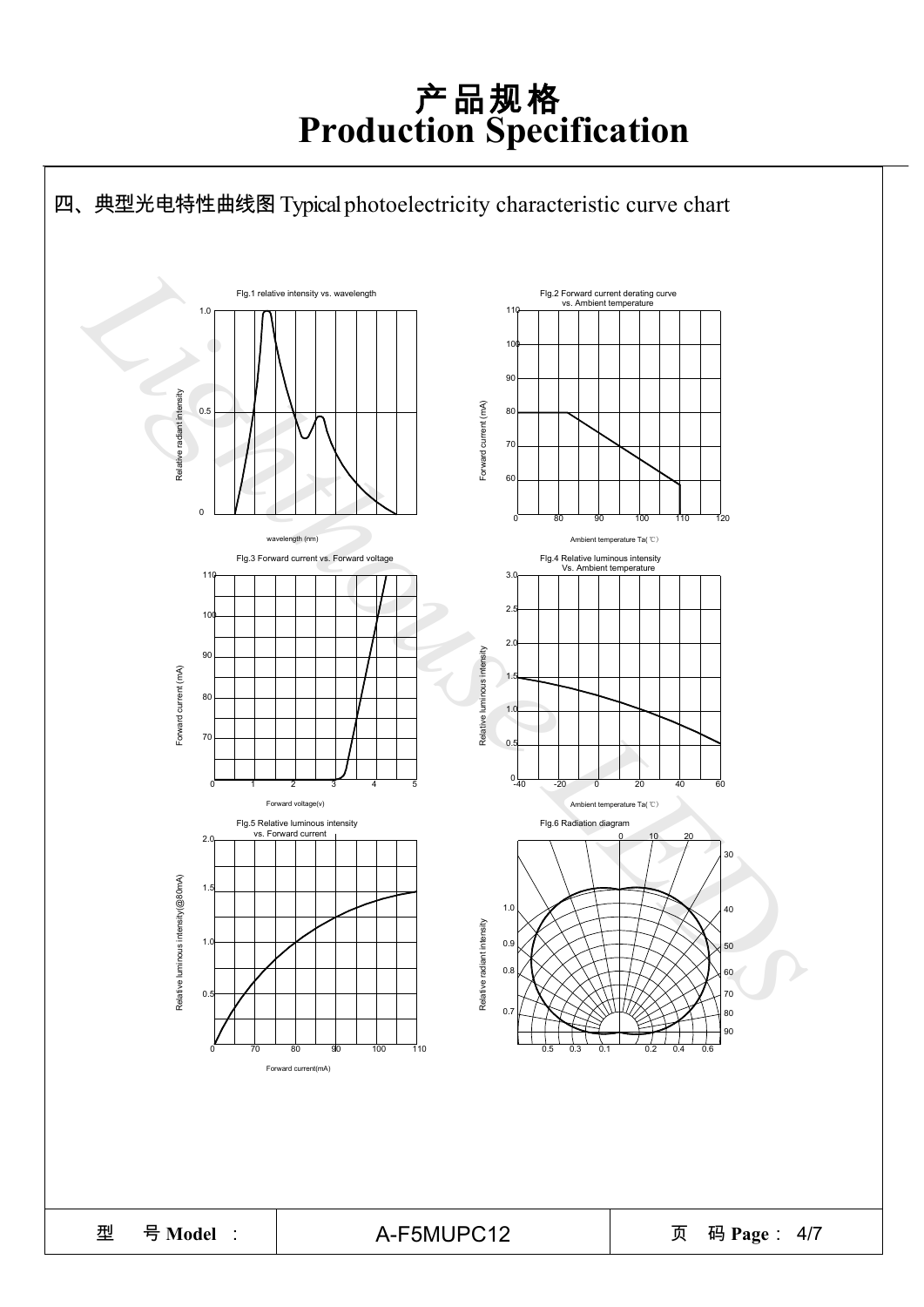#### ● **R** 五、可靠性实验项目 **Reliability Test Project**

| 描述                             | 项目                                        |                                        | 测试标准                                                      | 测试条件                                                                | 测试时间       | 数量                      | 失效数量             |
|--------------------------------|-------------------------------------------|----------------------------------------|-----------------------------------------------------------|---------------------------------------------------------------------|------------|-------------------------|------------------|
| Description                    | Item                                      |                                        | <b>Test criterion</b>                                     | <b>Test condition</b>                                               | Test time  | Qty                     | Fail qty         |
| 寿命测试<br>Lifetest               | 常温寿命测试<br>Life test(room temperature)     |                                        | JIS7021:B4                                                | Ta= $25^{\circ}$ C $\pm$ 5 $^{\circ}$ C, IF=30mA                    | $1000$ Hrs | 22                      | $\boldsymbol{0}$ |
| 高温存储<br>High temperature store |                                           |                                        | JIS7021:B10<br>MIL-STD-202:210A<br>MIL-STD-750:2031       | Ta=85°C±5°C                                                         | 1000Hrs    | 22                      | $\boldsymbol{0}$ |
|                                | 低温存储<br>Low temperature store             |                                        | JIS7021:B12                                               | Ta=-35℃±5℃                                                          | $1000$ Hrs | 22                      | $\boldsymbol{0}$ |
| 环境测试<br>Ambience               | 高温高湿测试<br>High temperature/ humidity test |                                        | JIS7021:B11<br>MIL-STD-202:103D                           | Ta=85°C±5°C<br>RH=85%                                               | 1000Hrs    | 22                      | $\boldsymbol{0}$ |
|                                | test<br>冷热冲击测试<br>Cold / Heat strike test |                                        | JIS7021::B4<br>MIL-STD-202:107D<br>MIL-STD-750:1026       | 30min<br>-10℃±5℃←→100℃±5℃<br>5min<br>5min                           | 50Cycles   | 22                      | $\mathbf{0}$     |
|                                | 冷热循环测试<br>Cold and heat cycle test        |                                        | <b>JIS7021:A3</b><br>MIL-STD-202:107D<br>MIL-STD-705:105E | 5min 5min<br>5min<br>-35°C~25°C~85°C~-35°C<br>30min 5min 30min 5min | 50Cycles   | 22                      | $\boldsymbol{0}$ |
|                                | 判断标准 Judging criterion:                   |                                        |                                                           |                                                                     |            |                         |                  |
|                                | 项目                                        | 符号                                     | 实验条件                                                      | 判断标准<br>Criteria                                                    |            |                         |                  |
|                                | Item                                      | Experiment condition<br>Symbol<br>Min. |                                                           |                                                                     |            | Max.                    |                  |
|                                | Forward Volta e                           | <b>VF</b>                              | $IF=20mA$                                                 |                                                                     |            | <b>Initial Datex1.1</b> |                  |

#### 判断标准 **Judging criterion:**

| 项目                     | 符号        | 实验条件                 | 判断标准<br>Criteria |                  |
|------------------------|-----------|----------------------|------------------|------------------|
| Item                   | Symbol    | Experiment condition | Min.             | Max.             |
| Forward Volta e        | $\rm V_F$ | $IF = 20mA$          |                  | Initial Datex1.1 |
| <b>Reverse Current</b> | Ir        | $V_R = 5V$           |                  | $30 \mu A$       |
| Luminous Intensity     | IV        | $IF=20mA$            | Initial Datex0.7 |                  |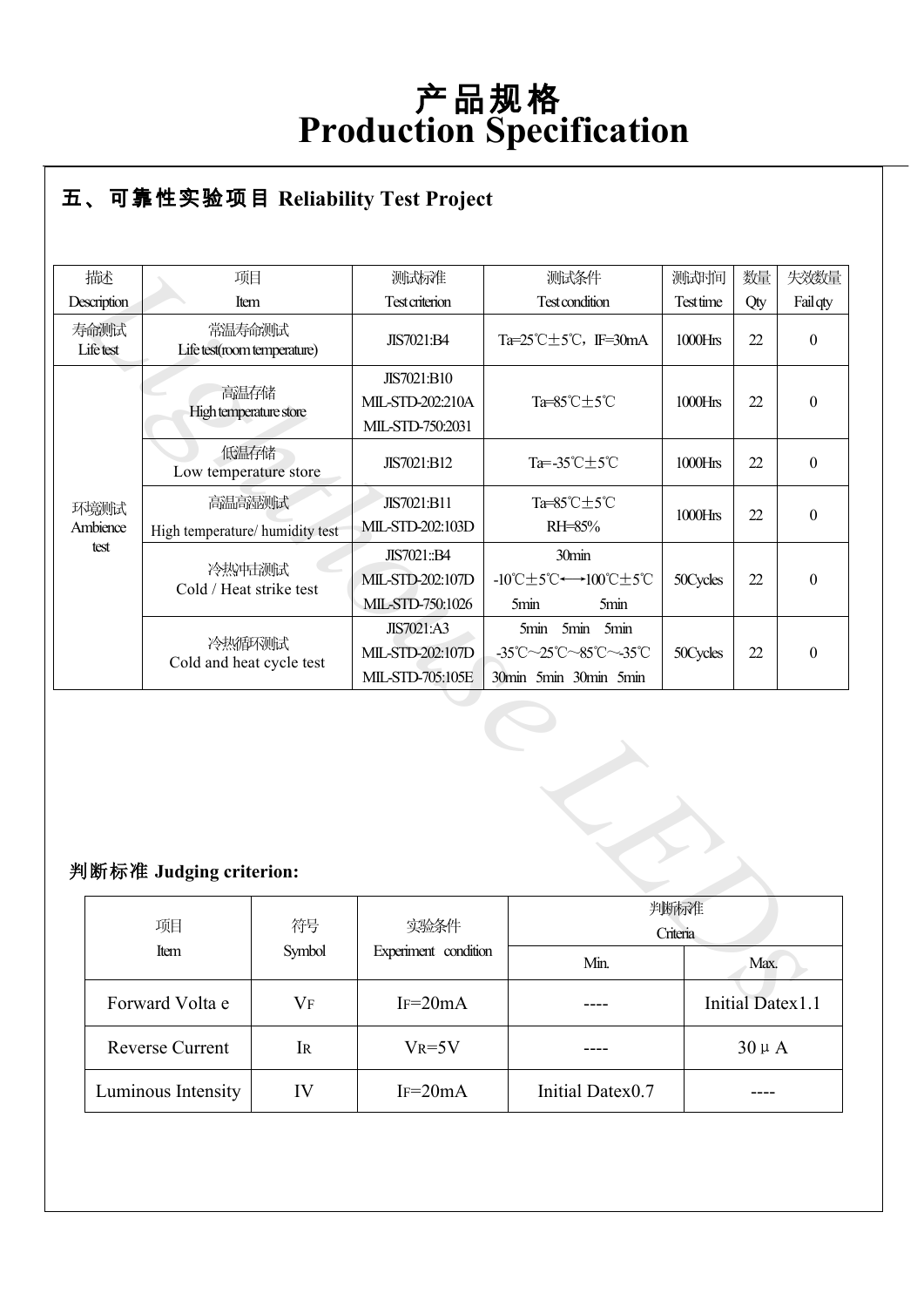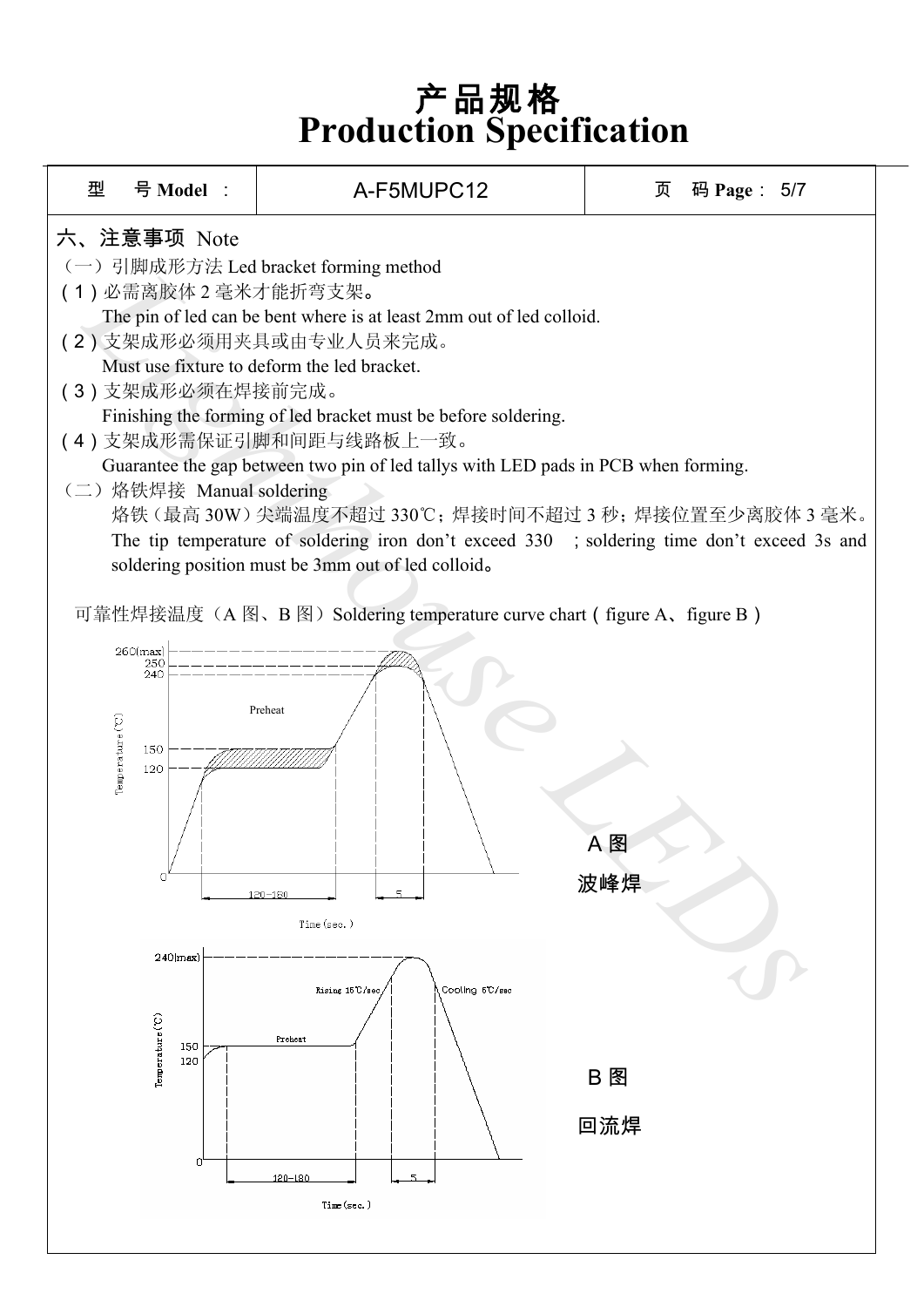| 型                            | 号 Model :                                                                                                                                                                                                                                                                                                                                                                                    | A-F5MUPC12                                                                                                                                                                                                                                                                | 页 | 码 Page: 6/7 |  |  |  |  |  |
|------------------------------|----------------------------------------------------------------------------------------------------------------------------------------------------------------------------------------------------------------------------------------------------------------------------------------------------------------------------------------------------------------------------------------------|---------------------------------------------------------------------------------------------------------------------------------------------------------------------------------------------------------------------------------------------------------------------------|---|-------------|--|--|--|--|--|
| (三) 防静电措施 ESD countermeasure |                                                                                                                                                                                                                                                                                                                                                                                              |                                                                                                                                                                                                                                                                           |   |             |  |  |  |  |  |
|                              |                                                                                                                                                                                                                                                                                                                                                                                              | 静电及高压会对 LED 造成损坏, 特别是晶片材质为 InGaN 的产品对静电防护要求更加严格, 要求在使用和检验                                                                                                                                                                                                                 |   |             |  |  |  |  |  |
|                              | 产品时戴防静电手腕带或防静电手套,焊接工具及设备外壳需可靠接地,焊接条件遵循此份规格书中的条件。<br>Static electricity and high volt can damage led, The production whose Die material is InGaN must strictly required to<br>prevent ESD, Must put on static glove and static fillet, Soldering tool and the cover of device must connect the ground,<br>soldering condition follows the related stating of production specification manual. |                                                                                                                                                                                                                                                                           |   |             |  |  |  |  |  |
|                              | (四) 过电流保护 Protecting countermeasure when over current                                                                                                                                                                                                                                                                                                                                        |                                                                                                                                                                                                                                                                           |   |             |  |  |  |  |  |
|                              |                                                                                                                                                                                                                                                                                                                                                                                              | 为避免由于电压的变化引起大电流冲击而造成产品损坏,需要加入保护电阻。                                                                                                                                                                                                                                        |   |             |  |  |  |  |  |
|                              |                                                                                                                                                                                                                                                                                                                                                                                              | Need add the protecting resistor in circuit in order to avoid damaging led due to big current and voltage fluctuation.                                                                                                                                                    |   |             |  |  |  |  |  |
|                              |                                                                                                                                                                                                                                                                                                                                                                                              |                                                                                                                                                                                                                                                                           |   |             |  |  |  |  |  |
|                              |                                                                                                                                                                                                                                                                                                                                                                                              | (五) LED 安装方法 LED installation method                                                                                                                                                                                                                                      |   |             |  |  |  |  |  |
|                              | 1) 注意各类器件外线的排列以防极性装错, 器件不可与发热元件靠得太近, 工作条件不要超过其规定的极限。<br>Pay attention to the led polarity and avoid installation wrong. Led can't be close to euthermic component, work<br>condition should tally with it's specification.                                                                                                                                                                   |                                                                                                                                                                                                                                                                           |   |             |  |  |  |  |  |
|                              |                                                                                                                                                                                                                                                                                                                                                                                              | 2) 务必不要在引脚间距变形的情况下安装 LED。                                                                                                                                                                                                                                                 |   |             |  |  |  |  |  |
|                              |                                                                                                                                                                                                                                                                                                                                                                                              | Don't install the LED under the condition of the led pin deformation.                                                                                                                                                                                                     |   |             |  |  |  |  |  |
|                              |                                                                                                                                                                                                                                                                                                                                                                                              | 3) 当装配 LED 进入 PCB 或装配孔时, LED 支架不能承受任何压力。<br>The led bracket don't load any pressure when installing the led into PCB or fitting hole.                                                                                                                                     |   |             |  |  |  |  |  |
|                              |                                                                                                                                                                                                                                                                                                                                                                                              | 4) 在焊接温度回到正常以前, 必须避免使 LED 受到任何的震动或外力。                                                                                                                                                                                                                                     |   |             |  |  |  |  |  |
|                              |                                                                                                                                                                                                                                                                                                                                                                                              | Must avoid any strike and force on led before the soldering temperature return to room temperature.                                                                                                                                                                       |   |             |  |  |  |  |  |
|                              |                                                                                                                                                                                                                                                                                                                                                                                              |                                                                                                                                                                                                                                                                           |   |             |  |  |  |  |  |
|                              | (六) 存储时间 Storage time                                                                                                                                                                                                                                                                                                                                                                        |                                                                                                                                                                                                                                                                           |   |             |  |  |  |  |  |
|                              |                                                                                                                                                                                                                                                                                                                                                                                              | 1) 在温度 5℃~35℃, 湿度 RH60%条件下, 产品可保存一年。超过保存期的产品需重新检测后方能使用。<br>Led can be stored for a year under the condition: the temperature of $5 \approx 35$ and humidity of RH60%, These<br>production must be re-inspected and tested before use if their storage time exceed a year. |   |             |  |  |  |  |  |
|                              |                                                                                                                                                                                                                                                                                                                                                                                              | 2) 如果打开的产品在 5℃~35℃, RH60%的空气条件下放置超过一周, 则需要将产品在 65℃±5℃的环境中放置                                                                                                                                                                                                               |   |             |  |  |  |  |  |
|                              |                                                                                                                                                                                                                                                                                                                                                                                              | 24 小时以上,并尽量在十五天内使用。                                                                                                                                                                                                                                                       |   |             |  |  |  |  |  |
|                              | If led is exposed in air for a week under the condition: the temperature of $5 \sim 35$ , humidity of RH60%, must place<br>the led in the ambience of 65 $\pm$ 5 for 24 hours and use it in 15 days for best.                                                                                                                                                                                |                                                                                                                                                                                                                                                                           |   |             |  |  |  |  |  |
|                              | (七) 清洗 Cleaning                                                                                                                                                                                                                                                                                                                                                                              |                                                                                                                                                                                                                                                                           |   |             |  |  |  |  |  |
|                              | 当用化学用品清洗胶体时必须特别小心, 因为有些化学品对胶体表面有损伤并引起褪色如三氯乙烯、丙酮等。                                                                                                                                                                                                                                                                                                                                            |                                                                                                                                                                                                                                                                           |   |             |  |  |  |  |  |
|                              | 可用乙醇擦拭、浸渍, 时间在常温下不超过 3 分钟。<br>Be careful of some chemical results in the led colloid fades and damage when using chemical clean the led, such as<br>chloroethylene, acetone etc. can use ethanol to wash or soak led but the time don't exceed 3 minutes.                                                                                                                                    |                                                                                                                                                                                                                                                                           |   |             |  |  |  |  |  |
|                              | (八) 弯脚 (Kinked)                                                                                                                                                                                                                                                                                                                                                                              |                                                                                                                                                                                                                                                                           |   |             |  |  |  |  |  |
|                              |                                                                                                                                                                                                                                                                                                                                                                                              | 当 LED 成形弯脚时,弯脚模具容易刮花 LED 脚支架镀层,刮伤处容易生锈,特别是空气湿度大时。                                                                                                                                                                                                                         |   | 为减少         |  |  |  |  |  |
|                              | 生锈机会, 建议使用镀锡支架。                                                                                                                                                                                                                                                                                                                                                                              |                                                                                                                                                                                                                                                                           |   |             |  |  |  |  |  |
|                              | The kinked tooling scrape easily the pin of led, where the led bracket is rusting easily, especial expose it in moist air. To                                                                                                                                                                                                                                                                |                                                                                                                                                                                                                                                                           |   |             |  |  |  |  |  |

decrease the led bracket rust, advise using plated tin led bracket.